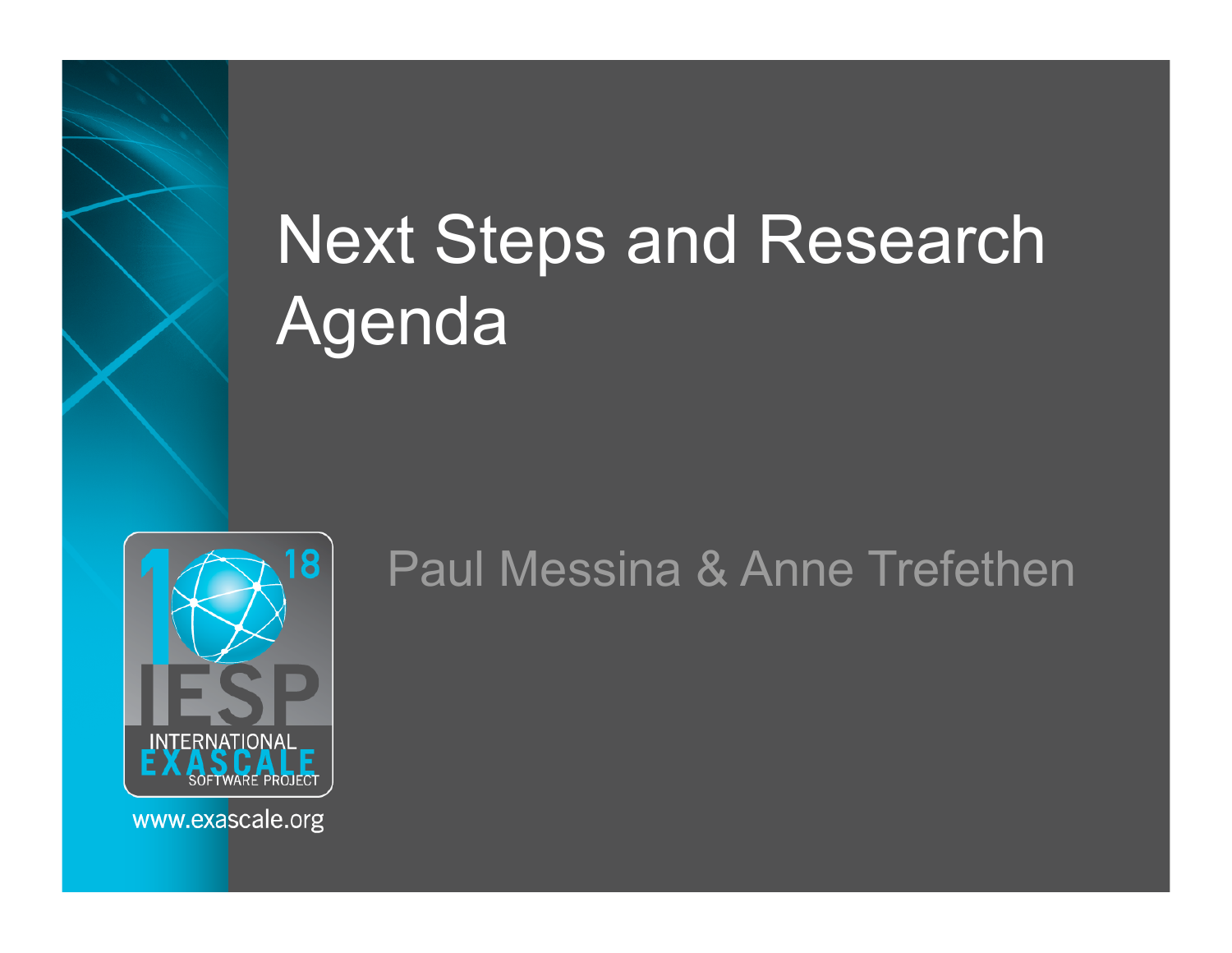#### Goals of this meeting

We will focus on actively developing a draft IESP roadmap and will be breaking into working groups for that purpose.

Objectives:

- Provide a framework for organizing the software research community
- Encourage and facilitate collaboration in education and training
- Engage and coordinate vendor community in crosscutting efforts
- Develop a common, high quality computational environment for peta/exascale systems

Deliverables:

- Initiate development of a coordinated software roadmap
- Begin creation of a thorough assessment of needs, issues and strategies
- Create a strategy for catalyzing, coordinating, and sustaining the effort of the international open source software community to create that environment as quickly as possible

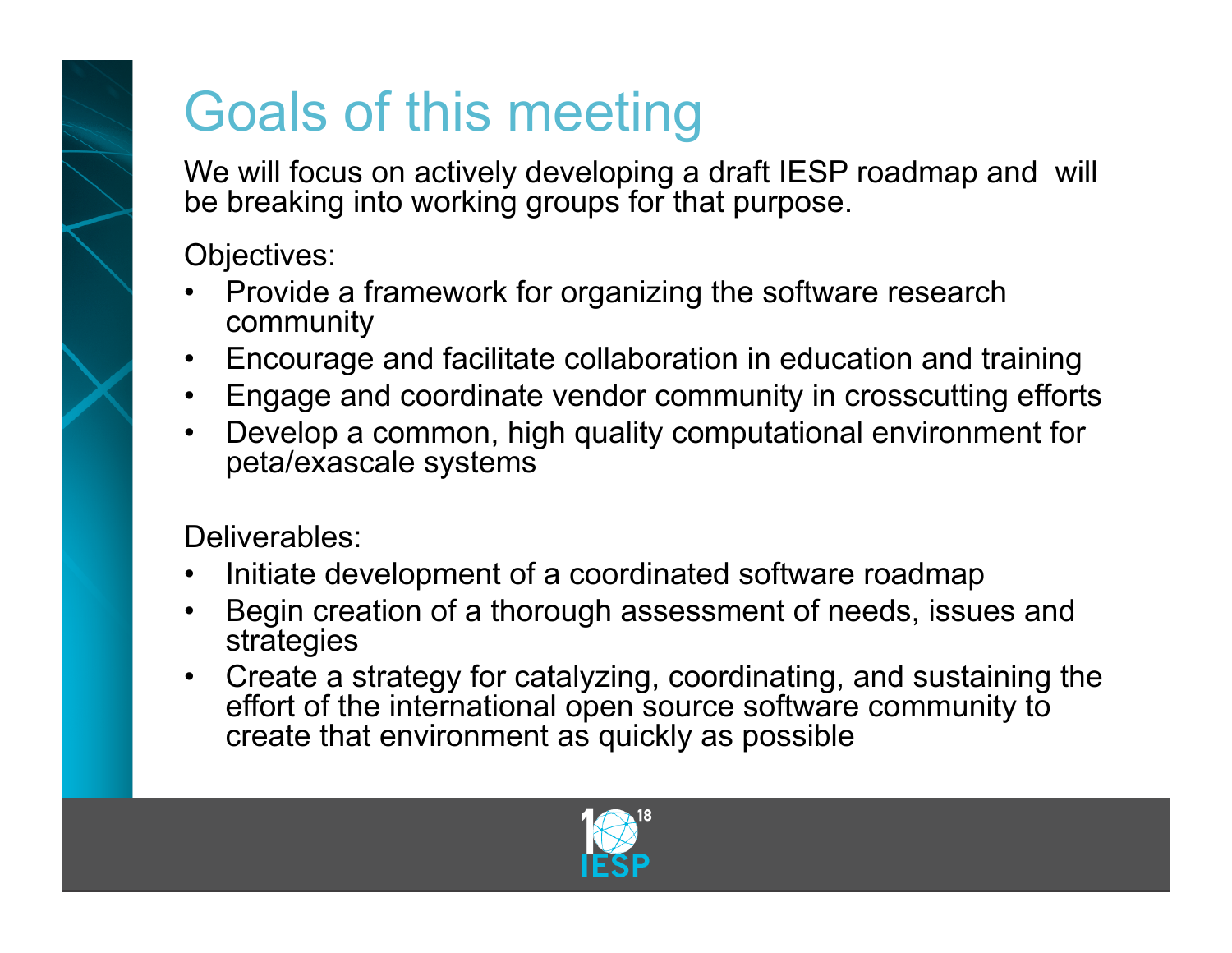

#### What we have achieved

- Break out groups for software, applications, vendors (industrial collaborators), and funders
	- Have identified key components for roadmap
	- Have identified some frameworks for going forward
	- Have identified authors to take roadmap components forward (need volunteers)
	- Need to ensure have covered the cross cutting issues (possible gap)

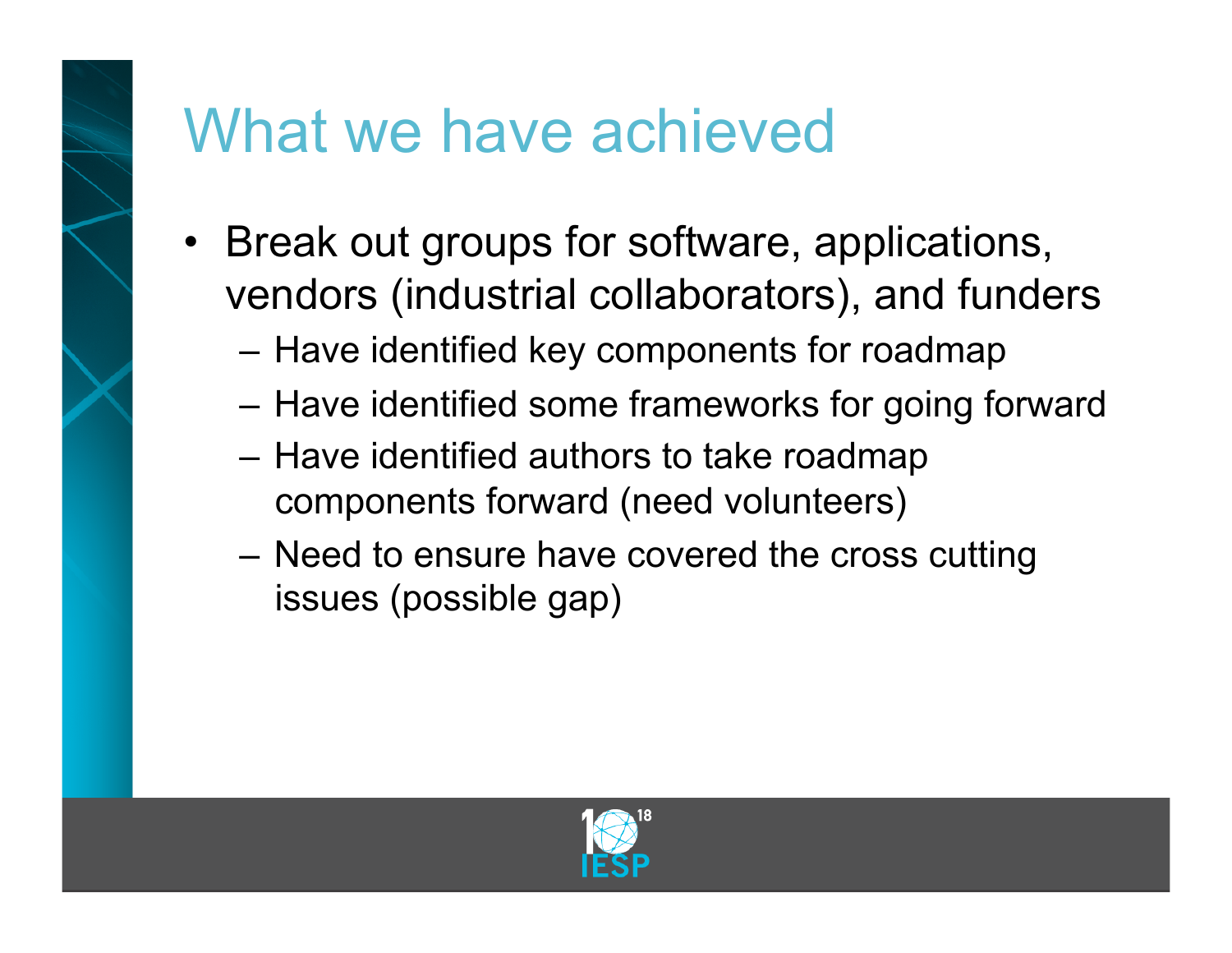## Findings and actions

- Roadmap is essential for funding agencies to plan their programs, to define potential major initiatives
	- Funding agencies are motivated to work together
- Steps towards developing a roadmap
	- Software groups have developed a highly detailed set of issues
	- $-$  Tying research to platforms available over next  $\sim$ 10 years
	- Categorizing software topics as to whether
		- completely new approach needed
		- Need stopgap solution
		- Implementation issue
	- Exascale software integration methodology and strategy need to be developed
- Industry partners plan to draft a white paper in two weeks
- Societal benefits (science & engineering case) case for exascale needs continuing development

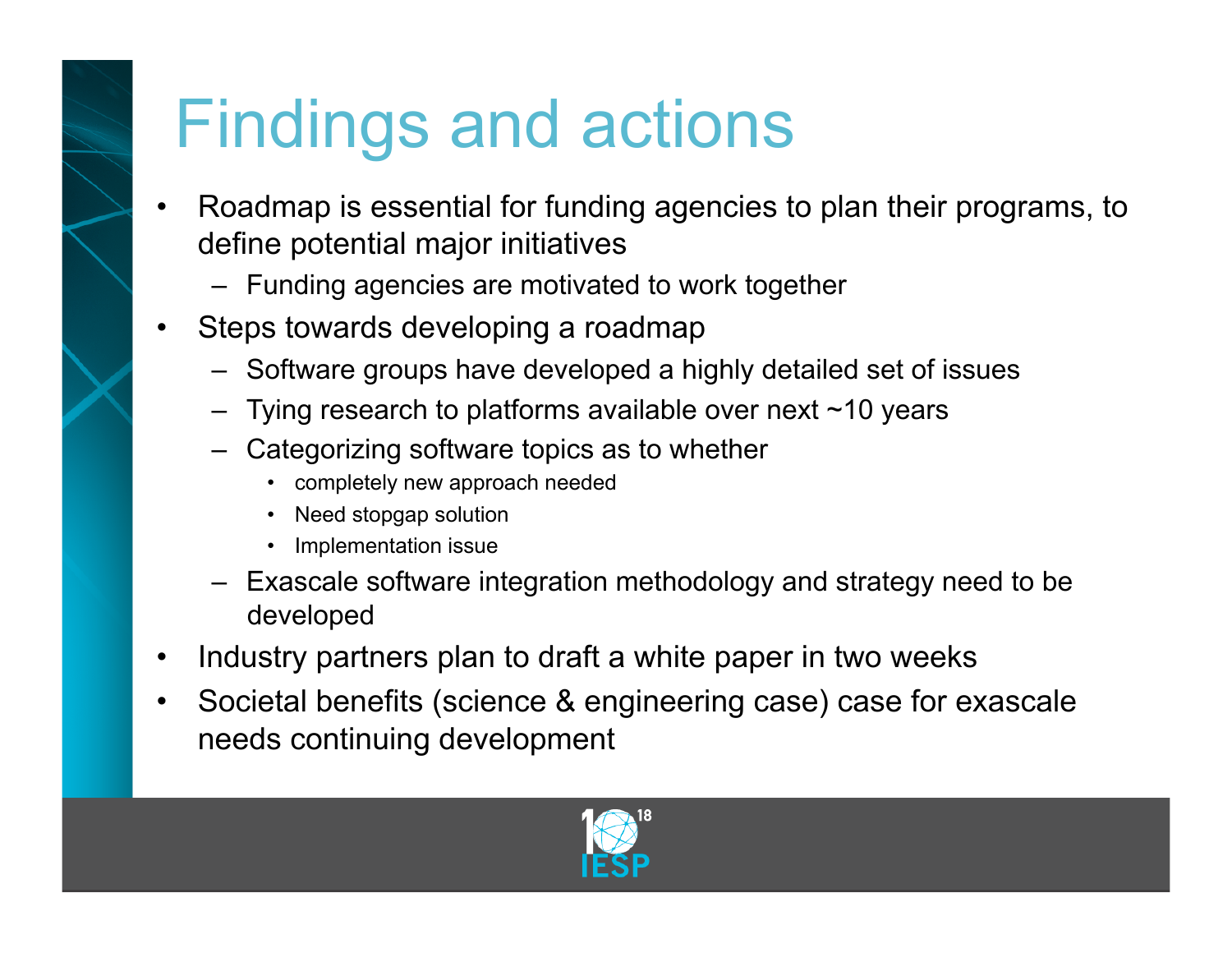

### Next Steps

- Note that the subgroups have taken slightly different approaches with different individual timelines.
- Need to complete collection of information where required.
- We need to get input into the subgroup topics from broader group.
- Some roadmaps have dependencies on others
- Before the next meeting
	- Review the slides/documents that capture the information to date (send comments to subgroup leaders by end of July)
	- Subgroup leaders to collate and input to drafting
	- Identified authors to write up a draft for that section (by end August)
	- Others to input to draft
	- Overall editor (Jack?) will identify overlap between groups and will provide a final form of draft by end of September

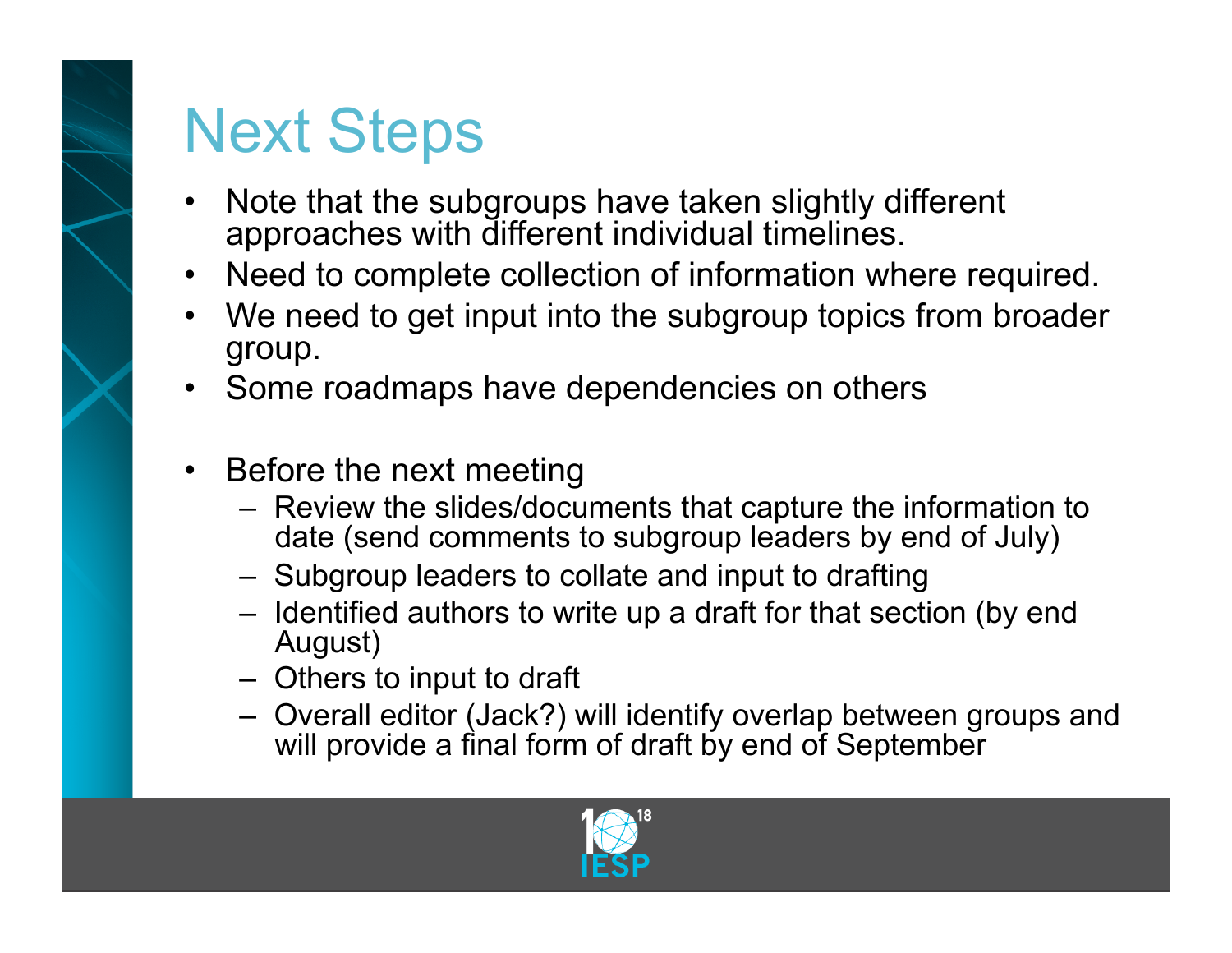# Applications

- Establish roadmap, articulate software status
- Have developed a methodology including interviewing experts
- Identified key applications
- Identified experts (still some work to be done)
- Providing info on 2012, 2015, 2020 (?)
- Provided an example (Code\_Saturne) and Airbus France...
- Consult with experts by mid-September

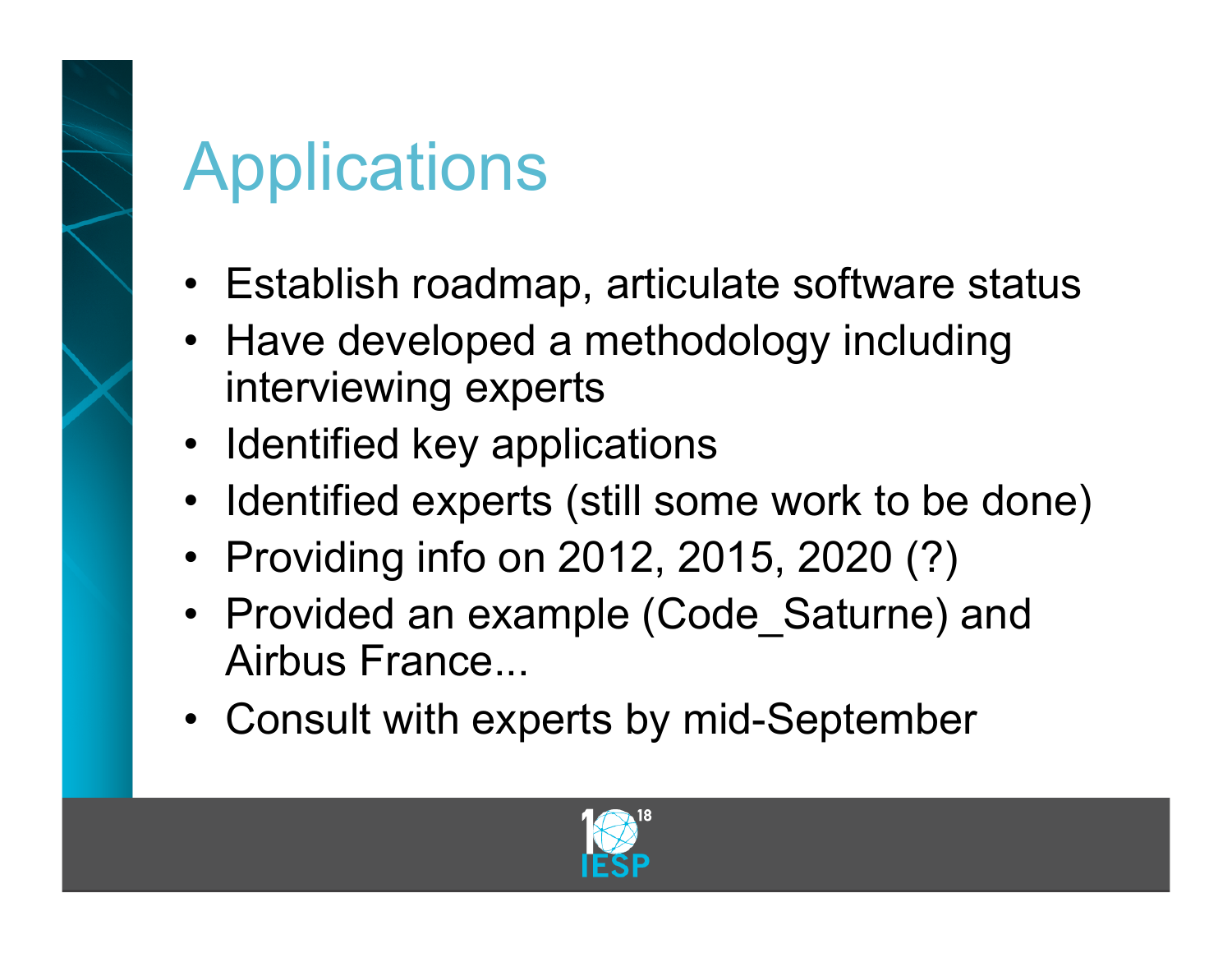### Industrial collaborators

- Have developed outline of whitepaper with writers identified.
- Plan to have draft in two weeks time
- Learning from previous large-scale projects, considering market size/type and implications and the collaboration approaches
- Providing overview of the various models of collaborations
- What are the impact and implications for open source approaches – vertical vs horizontal process
- Need to consider energy efficiencies
- Roadmap doesn't exist but is under development

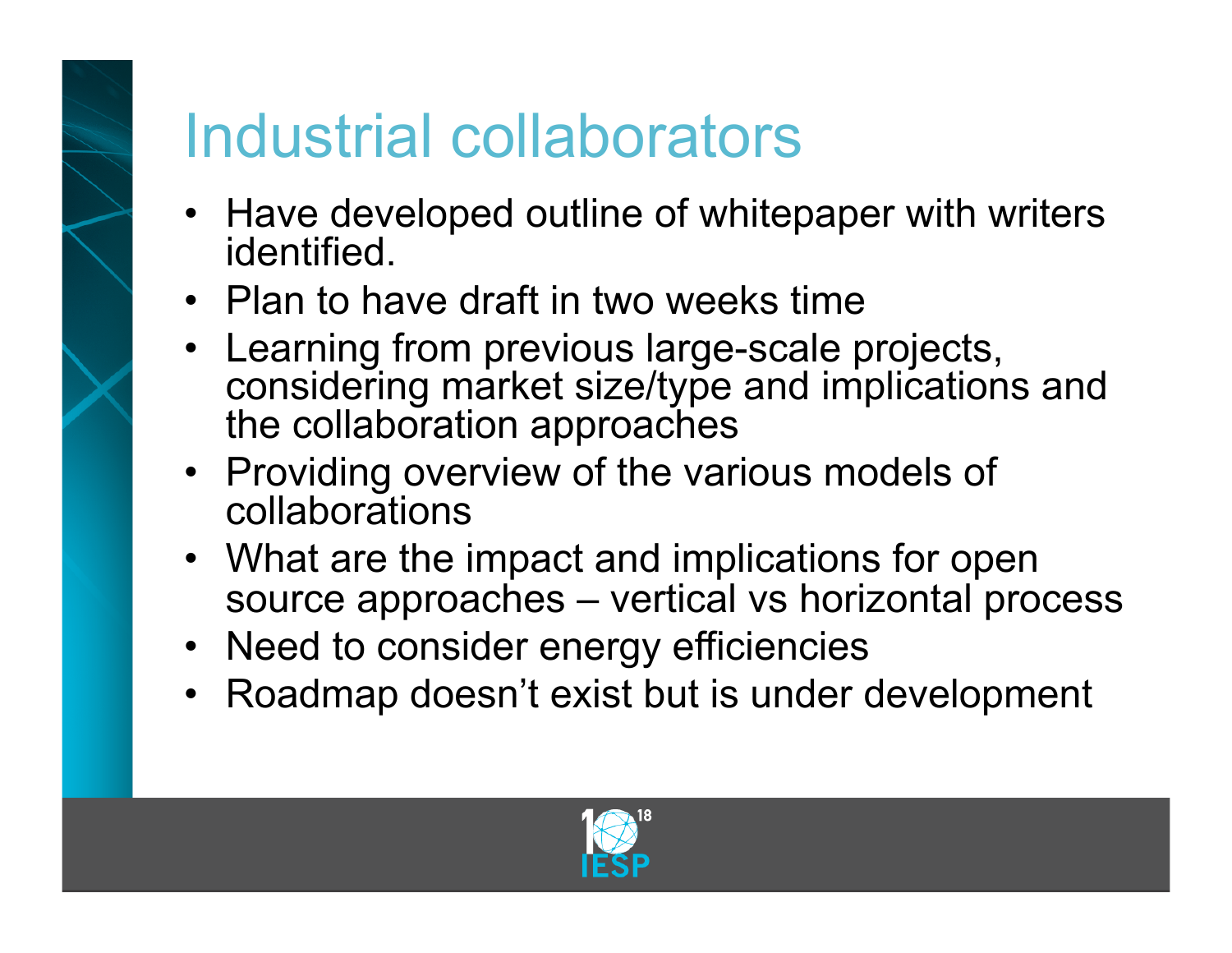### Funders

- Need to complete collection of the existing funding across the international partners
- Believe there is a motivation for a new programme for exascale to leverage petascale
- Identified need for focussed curriculum for training to produce 100s in EU and US
- Need to enable mobility to provide cohesion to approach of the international collaboration
- Possible framework would be international clearing house to communicate what is funded where..
- Need to create roadmap in response to other groups
- Need more stable long-term framework for funding agency collaborations (building on existing bilateral agreements)
- Suggest that we need clear definitions of responsibilities
- Suggest meeting in September to evaluate interim IESP plans
- Draft plans by April 2010

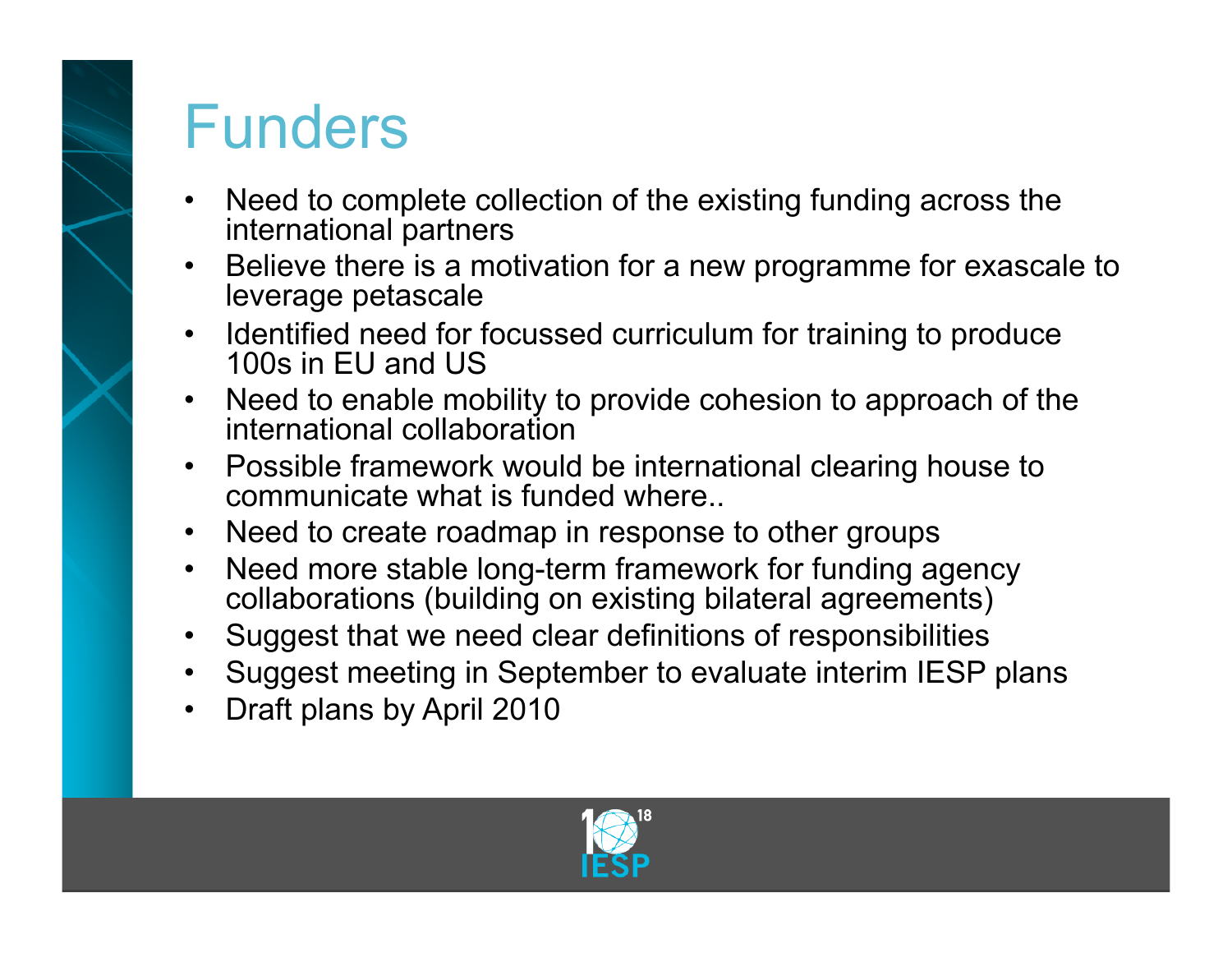# **Software**

- Have identified the key intra and inter issues.
- Draft roadmaps have been identified
- May be gaps on the cross cutting
- Individuals tasked with writing for each of the identified sections